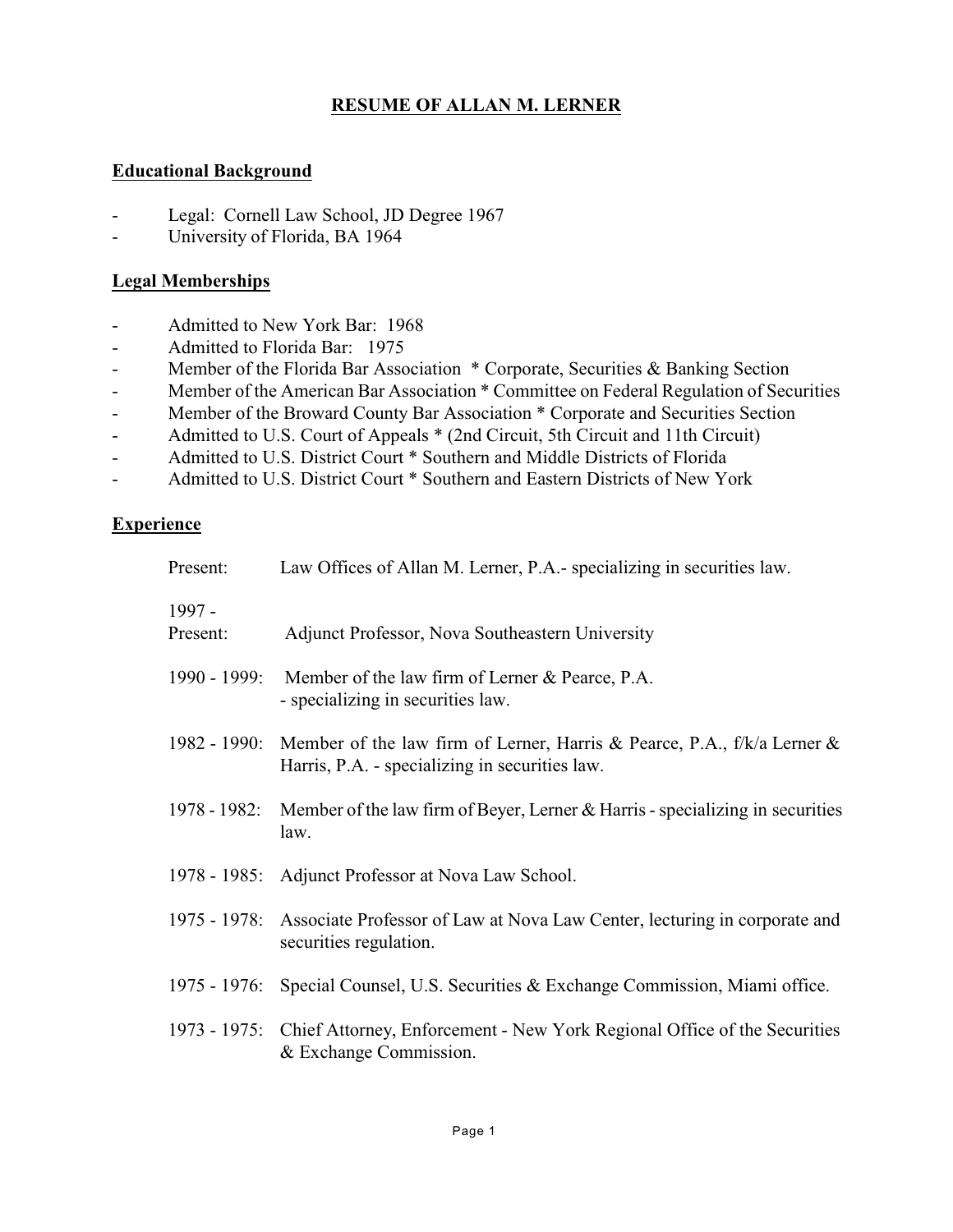1970 - 1973: Staff Attorney, Enforcement, New York Regional Office of the Securities & Exchange Commission.

# **Nature of Practice**

Since 1978 has represented numerous publicly and privately held entities including corporations, partnerships, limited partnerships and limited liability companies. This representation has entailed matters involving SEC, CFTC, and NFA compliance, corporate securities and commodities transactions and specialized litigation in these various areas. In addition, I have served as an expert witness and consultant in the area of securities regulation and professional responsibility as it pertains to securities practice of law.

# **Lectures & Publications**

- LEAA Grant Instructing Fort Lauderdale Police Department on Investigating Securities and Commercial Fraud (1976).
- Lectured at various times before the Broward County and Orange County Bar Associations.
- Publication of article: "Securities Law Considerations In Forming and Maintaining a Corporation" (1978).
- Nova University Seminar "Real Estate Syndications" (1977).
- Democratic League of South Florida "On Churning" (1991).

# **Miscellaneous**

- Arbitrator for the National Association of Securities Dealers 1979 to the present.
- Arbitrator for the American Arbitration Association 1990 to the present.
- Florida Bar Disciplinary Proceedings as expert on behalf of Florida Bar.
- Martindale/Hubbell Rating "AV".

# **Expert Witness and Consultation**

- State v. Green (1982).
- U.S. v. Widgery (1983).
- State of New York v. Firestone (1983) (consulted and requested to testify).
- J.T. Equities, Inc., et al. v. Phaedra Properties, N.V., et al. (1985).
- Property Management & Investments, Inc. v. Johnson, Blakely, Pope, et al. (1985).
- Goldstein v. Duran & Ruiloba (1985).
- United States v. William Gruman (1986).
- Merrill Lynch Pierce Fenner & Smith, et al. adv. Diaz-Barriga & Ballesteros, et al., National Association of Securities Dealers (1987).
- Anas, et al. v. Gary Allen, et al., U.S. District Court, Middle District of Florida, Tampa Division (1987).
- Ference v. Birkelbach, et al. (1987).
- Rockwell v. Rockwell, Circuit Court, 15th Judicial Circuit, Palm Beach County, Florida (1984).
- Spitz v. Prudential Bache, 17th Judicial Circuit, Broward County, Florida (1987).